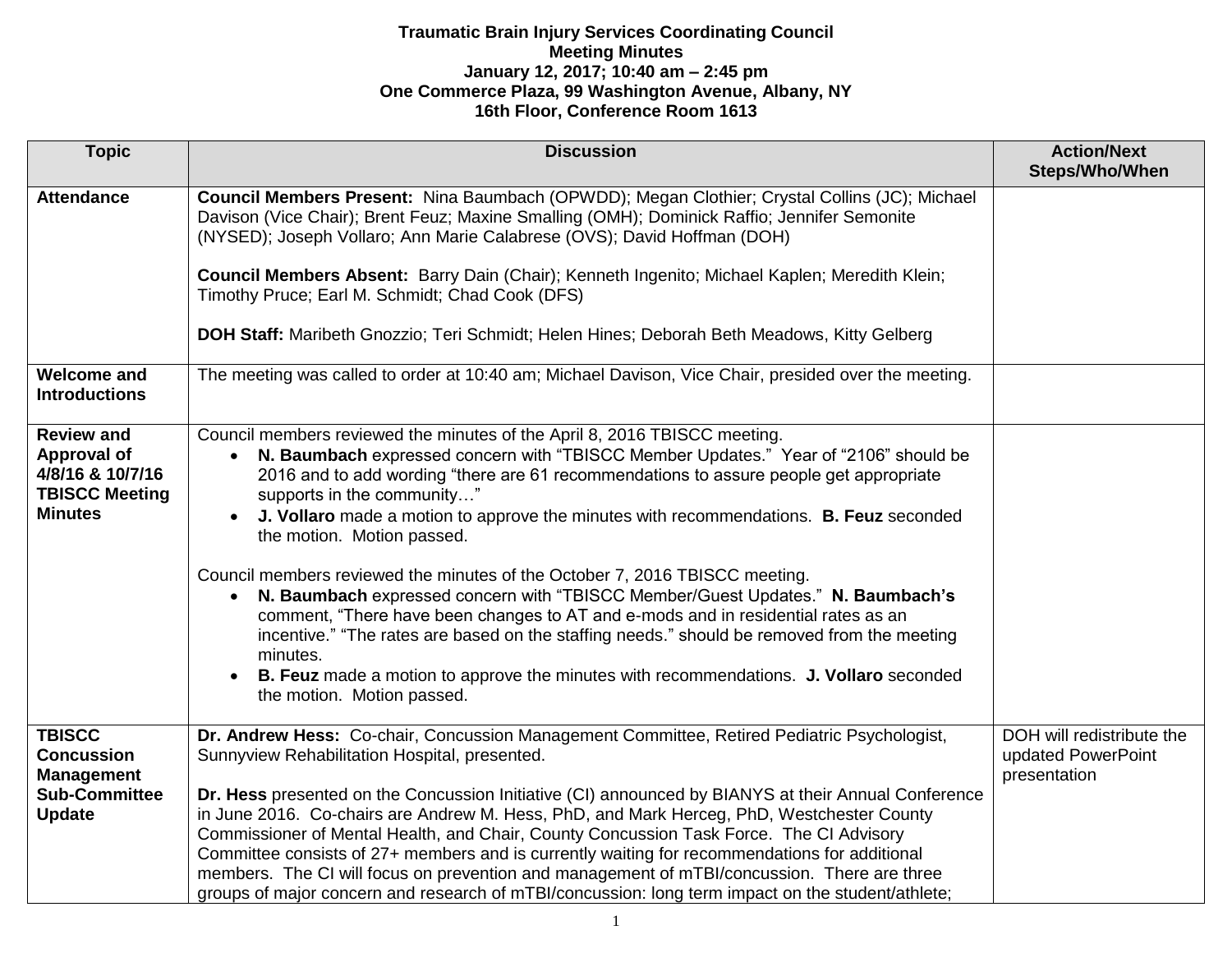|                                                                                         | <b>TOUT TIOUT, COMPLETICE NOONT TOTS</b>                                                                                                                                                                                                                                                                                                                                                                                                                                                                                                                                                                                                                                                                                                                                                                                                                                                                                                                                                                                                                                                                                                                                                                                                                                                                                                                                                              |                                                                  |
|-----------------------------------------------------------------------------------------|-------------------------------------------------------------------------------------------------------------------------------------------------------------------------------------------------------------------------------------------------------------------------------------------------------------------------------------------------------------------------------------------------------------------------------------------------------------------------------------------------------------------------------------------------------------------------------------------------------------------------------------------------------------------------------------------------------------------------------------------------------------------------------------------------------------------------------------------------------------------------------------------------------------------------------------------------------------------------------------------------------------------------------------------------------------------------------------------------------------------------------------------------------------------------------------------------------------------------------------------------------------------------------------------------------------------------------------------------------------------------------------------------------|------------------------------------------------------------------|
|                                                                                         | long term impact on the professional athlete; and impact on military veterans. There are multiple<br>consensus guidelines and two new guidelines not previously implemented being released in 2017 in<br>relation to kids. The Lystedt Law, passed in 2009 in the state of Washington, has set protocols for child<br>athletes. These protocols include coaches, physical education teachers, teachers, etc., being educated<br>in concussion, parent/child sign-off to play the sport and if an injury occurs, the athlete cannot return to<br>play without being medically cleared. New York State has also played a role in concussion research<br>and change. In 1905, a Union College student died after suffering a TBI during a college football game.<br>As a result, there were significant rule changes, and the creation of the NCAA and eventually a helmet<br>requirement.                                                                                                                                                                                                                                                                                                                                                                                                                                                                                                               |                                                                  |
|                                                                                         | Dr. Hess commented that they intend to be an informal advisory group with linkage to the TBISCC.<br>Technical reports of field tests through roundtables with stakeholders of the Concussion Initiative<br>Advisory Group can be shared with the TBISCC. Further information on this initiative can be found at<br>www.bianys.org "Concussion Across the Spectrum of Injury," NYU School of Medicine pamphlet, was<br>handed out.                                                                                                                                                                                                                                                                                                                                                                                                                                                                                                                                                                                                                                                                                                                                                                                                                                                                                                                                                                     |                                                                  |
|                                                                                         | B. Feuz commented on similar issues he has raised to the Department during a past presentation<br>regarding the underuse and/or overuse of imagining for detecting a TBI. Protocols for these scans<br>should be developed.                                                                                                                                                                                                                                                                                                                                                                                                                                                                                                                                                                                                                                                                                                                                                                                                                                                                                                                                                                                                                                                                                                                                                                           |                                                                  |
| <b>Repatriation</b><br><b>Committee</b><br><b>Presentation and</b><br><b>Discussion</b> | Andrea Juris, Department of Health, presented on Medicaid recipients with TBI diagnoses in Out-of-<br>State Nursing Facilities: A preliminary look.<br>A. Juris presented on two methodologies: 1) Medicaid recipients in out-of-state nursing facilities that<br>had at least one SNF claim (Category of Service 0381 or 0286) from an OOS billing provider during the<br>quarter July to September 2016. This resulted in a current total of 1,123 Medicaid recipients in out-of-<br>state nursing facilities. This number has decreased remarkably from 2,186 as of December 31, 2011;<br>and 2) Medicaid recipients with TBI diagnosis in out-of-state nursing facilities that had at least one SNF<br>claim (Category of Service 0381 or 0286) from an OOS billing provider during the quarter July to<br>September 2016 and at least one claim with TBI being primary, secondary and/or tertiary diagnosis.<br>This resulted in a total of 186 Medicaid recipients with an average length of stay of 1,511 days.<br>A. Juris presented on the rate setting methodology for out-of-state nursing facilities. The rate for<br>general care in an out-of-state facility is the Medicaid rate established for the facility under the Medicaid<br>program in that state. In the case of specialized care, if the state does not have a Medicaid rate, NYS<br>has negotiated rates with the facility. | DOH will redistribute the<br>updated PowerPoint<br>presentation. |
|                                                                                         | Bob Rothberg (member of the public, father of TBI survivor) asked about quality control for out-of-state<br>placements. D. Hoffman responded that the Department's relationship with out-of-state nursing<br>homes is limited because they are not licensed by New York State, but are licensed in the state they are                                                                                                                                                                                                                                                                                                                                                                                                                                                                                                                                                                                                                                                                                                                                                                                                                                                                                                                                                                                                                                                                                 |                                                                  |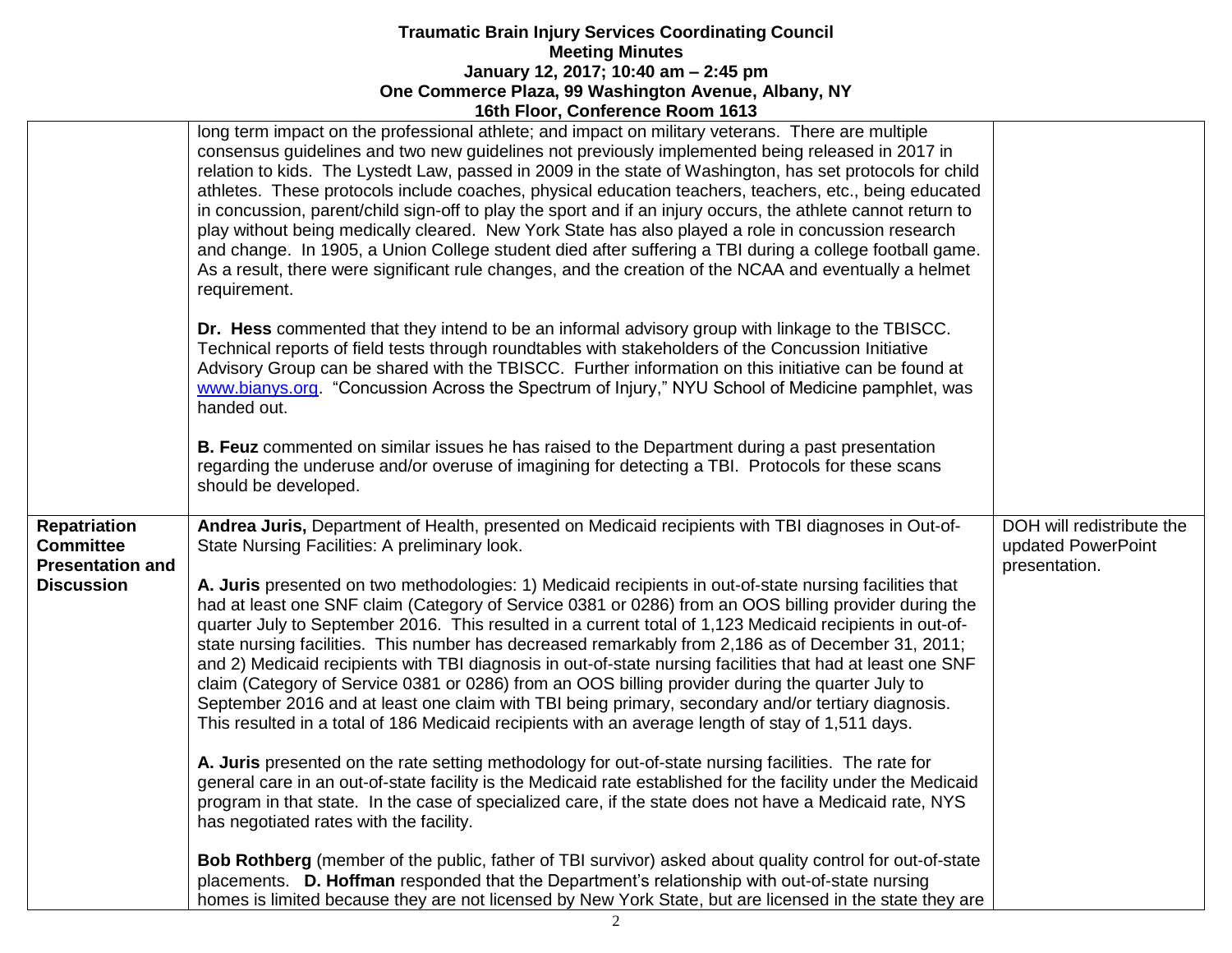|                                                                                                                                                               | in. The Department relies on that State to conduct surveillance of their facilities. If a New York State<br>skilled nursing facility cannot be located within 50-75 miles of someone's home, there is a prior approval<br>process to seek out of state placement. M. Davison suggested a need for resource development. D.<br>Hoffman spoke about the Certificate of Need Law in NYS. Nursing homes that want to add beds must<br>apply to The Department Of Health and demonstrate a need. The goal is to only have enough beds to<br>meet the needs. Geography is also a factor. <b>Karen Thayer</b> (member of the public) asked if age was a<br>factor in choosing the data in the PowerPoint presentation. D. Hoffman responded that the data was<br>for adults. Peter Kahrmann (member of the public) asked how many out-of-state placements<br>answered yes to the Section Q question that they want to return to the community. D. Hoffman<br>responded that the Department does not know how many people in other states respond "yes" to<br>Section Q because it does not operate in other states. Open Doors referrals are received, however. A.<br><b>Juris</b> responded that the Open Doors program has visited between $35 - 60$ referrals. |  |
|---------------------------------------------------------------------------------------------------------------------------------------------------------------|------------------------------------------------------------------------------------------------------------------------------------------------------------------------------------------------------------------------------------------------------------------------------------------------------------------------------------------------------------------------------------------------------------------------------------------------------------------------------------------------------------------------------------------------------------------------------------------------------------------------------------------------------------------------------------------------------------------------------------------------------------------------------------------------------------------------------------------------------------------------------------------------------------------------------------------------------------------------------------------------------------------------------------------------------------------------------------------------------------------------------------------------------------------------------------------------------------------------------------------------------------|--|
| <b>Break for lunch</b><br>12:10 pm $- 12:50$<br>pm                                                                                                            |                                                                                                                                                                                                                                                                                                                                                                                                                                                                                                                                                                                                                                                                                                                                                                                                                                                                                                                                                                                                                                                                                                                                                                                                                                                            |  |
| <b>Committee</b><br>discussion<br>regarding<br><b>TBISCC position</b><br>of a "carve out"<br>of the TBI/NHTD<br><b>Waiver program</b><br>from Managed<br>Care | Note: B. Dain (Chair) was not present for this meeting. It was unknown what the intention of this<br>agenda item was.<br>Traci Allen (member of the public, Alliance of NHTD and TBI Providers) commented that the Alliance's<br>position is to work through outstanding transition issues and there needs to be a delay until those issues<br>are resolved and a carve out may bring other issues. It is unknown what is going to happen with the<br>Affordable Care Act and the new administration. It is irresponsible to push for a carve out without<br>having answers and all the information. B. Gnozzio responded that the 1115(c) Waiver is contained<br>within the Social Security Act is unlike the ACA and the NYS Section 1115(c) Demonstration waiver is<br>approved thru 2021. The repeal of the ACA is unknown; therefore, the Department will continue the<br>waiver transition discussions and plan for all possible scenarios.<br>D. Hoffman commented there was a report from the Common Wealth Fund this morning regarding the<br>appeal and delay or appeal and replace of the ACA. There is no agreement is Washington.                                                                                                             |  |
| <b>Public Comment</b>                                                                                                                                         | Peter Kahrmann (member of the public) commented that all differences aside, we all want the same<br>thing for TBI participants and do our best to not provide critics with information to shoot us down. In the<br>past TBISCC meetings were cancelled and people were encouraged to attend BIANYS meetings<br>instead. This appears to be a conflict of interest. D. Hoffman responded that when choosing dates for<br>TBISCC meetings, the Office of Governmental & External Affairs within the Health Department needs to<br>be notified. It is therefore difficult to change meetings that have been scheduled one year in advance.<br>Potential 2017 TBISCC meeting dates: Friday, April 21; Tuesday, June 27; and Tuesday, October 3.                                                                                                                                                                                                                                                                                                                                                                                                                                                                                                                |  |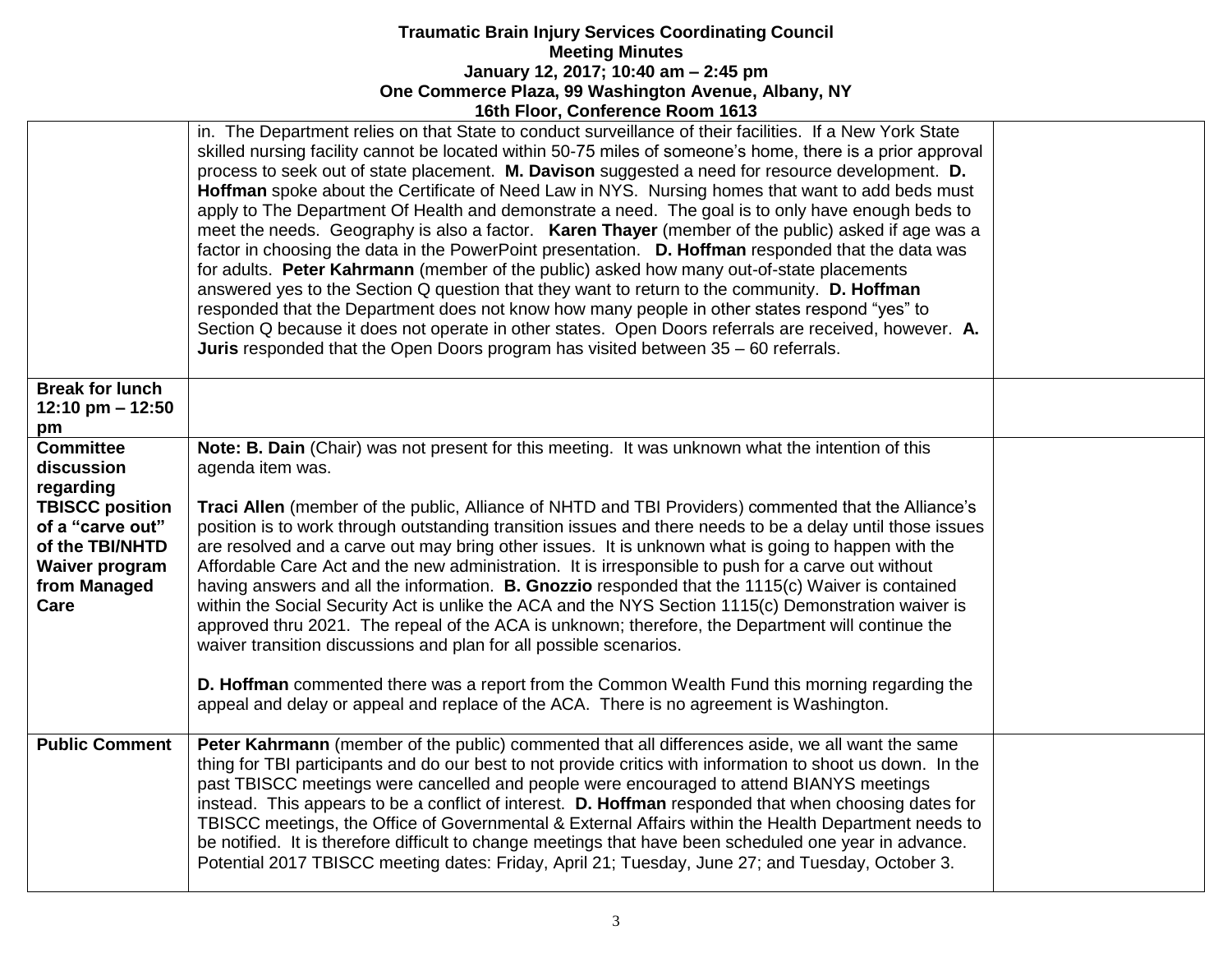|                                      | 16th Floor, Conference Room 1613                                                                                                                                                                                                                                                                                                                                                                                                                                                                                                                                                                                                                                                                                                                                                                                                                                                                                                                                                                                                                                                                                                                                                                                                                                                                                                                                                                                                                                                                                                                                                                                                                                                                                                                                                                                                                                                                                                                                                                                                                                                                                                                                                                                                                                                                                                                                                                                                                       |  |
|--------------------------------------|--------------------------------------------------------------------------------------------------------------------------------------------------------------------------------------------------------------------------------------------------------------------------------------------------------------------------------------------------------------------------------------------------------------------------------------------------------------------------------------------------------------------------------------------------------------------------------------------------------------------------------------------------------------------------------------------------------------------------------------------------------------------------------------------------------------------------------------------------------------------------------------------------------------------------------------------------------------------------------------------------------------------------------------------------------------------------------------------------------------------------------------------------------------------------------------------------------------------------------------------------------------------------------------------------------------------------------------------------------------------------------------------------------------------------------------------------------------------------------------------------------------------------------------------------------------------------------------------------------------------------------------------------------------------------------------------------------------------------------------------------------------------------------------------------------------------------------------------------------------------------------------------------------------------------------------------------------------------------------------------------------------------------------------------------------------------------------------------------------------------------------------------------------------------------------------------------------------------------------------------------------------------------------------------------------------------------------------------------------------------------------------------------------------------------------------------------------|--|
|                                      | There were no conflicting comments for these potential dates. B. Feuz commented that the TBISCC is<br>supposed to meet three (3) times per year and last year the Council only met twice.                                                                                                                                                                                                                                                                                                                                                                                                                                                                                                                                                                                                                                                                                                                                                                                                                                                                                                                                                                                                                                                                                                                                                                                                                                                                                                                                                                                                                                                                                                                                                                                                                                                                                                                                                                                                                                                                                                                                                                                                                                                                                                                                                                                                                                                              |  |
|                                      | D. Hoffman introduced a new Council member, Maxine Smalling, OMH. M. Smalling provided a brief<br>description of her work experience and credentials.                                                                                                                                                                                                                                                                                                                                                                                                                                                                                                                                                                                                                                                                                                                                                                                                                                                                                                                                                                                                                                                                                                                                                                                                                                                                                                                                                                                                                                                                                                                                                                                                                                                                                                                                                                                                                                                                                                                                                                                                                                                                                                                                                                                                                                                                                                  |  |
| <b>TBI Alliance</b><br><b>Update</b> | Traci Allen (Alliance) presented.<br>The Alliance is working with the Department on issues related to the transition to managed care.<br>The Alliance is updating Senator Hannon and Assemblyman Gottfried on the Alliance's work<br>with the Department and have asked for another delay in the transition to managed care.<br>The Alliance was told by Andrew Segal, Director of the Division of Long Term Care that Jason<br>$\bullet$<br>Helgerson, NYS Medicaid Director will be attending a meeting to discuss the managed care<br>carve-in.<br>The "HCBS Setting Rule" going to conflict-free service coordination impacts every person on the<br>Waiver.<br>The Alliance is working with stakeholders on the implementation of CFCO for July 1, 2017,<br>which will provide waiver-like services to replace the waiver. The waiver population will have a<br>January 1, 2018 implementation. This implementation could put people out of business.<br>A member of the public asked if a delay is approved, when will they know. D. Hoffman responded that<br>the NHTD temporary extension expires February 21, 2017, and the TBI temporary extension expires<br>March 10, 2017. The waivers will begin transition on January 1, 2018, with a completion date of April 1,<br>2018. The Department will be hosting a Transition Workgroup on January 26, 2017, and intend to have<br>Jason Helgerson, NYS Medicaid Director present.<br>Ann Marie Todd (member of the public) asked if the Cognitive Impairment portion of the UAS is being<br>reviewed. D. Hoffman responded that the University of Michigan has made it clear that the tool<br>currently in use will be fully assessed and the Department has committed to following any<br>recommendations.<br>A member of the public via phone asked what will happen to the current service coordinators. D.<br>Hoffman responded that it is the Department's understanding that Service Coordination will continue to<br>be a discreet service of Care Management.<br>Bob Rothberg (member of the public, father of TBI survivor) asked what is the number of people that<br>NYSDOH anticipates will not score a 5 (NFLOC) on the UAS. D. Hoffman responded that he could not<br>give such a rough estimate. Bob Rothberg asked if it isn't around 35%. D. Hoffman responded the<br>Department is committed to follow the advice given by the University of Michigan and InterRAI studies. |  |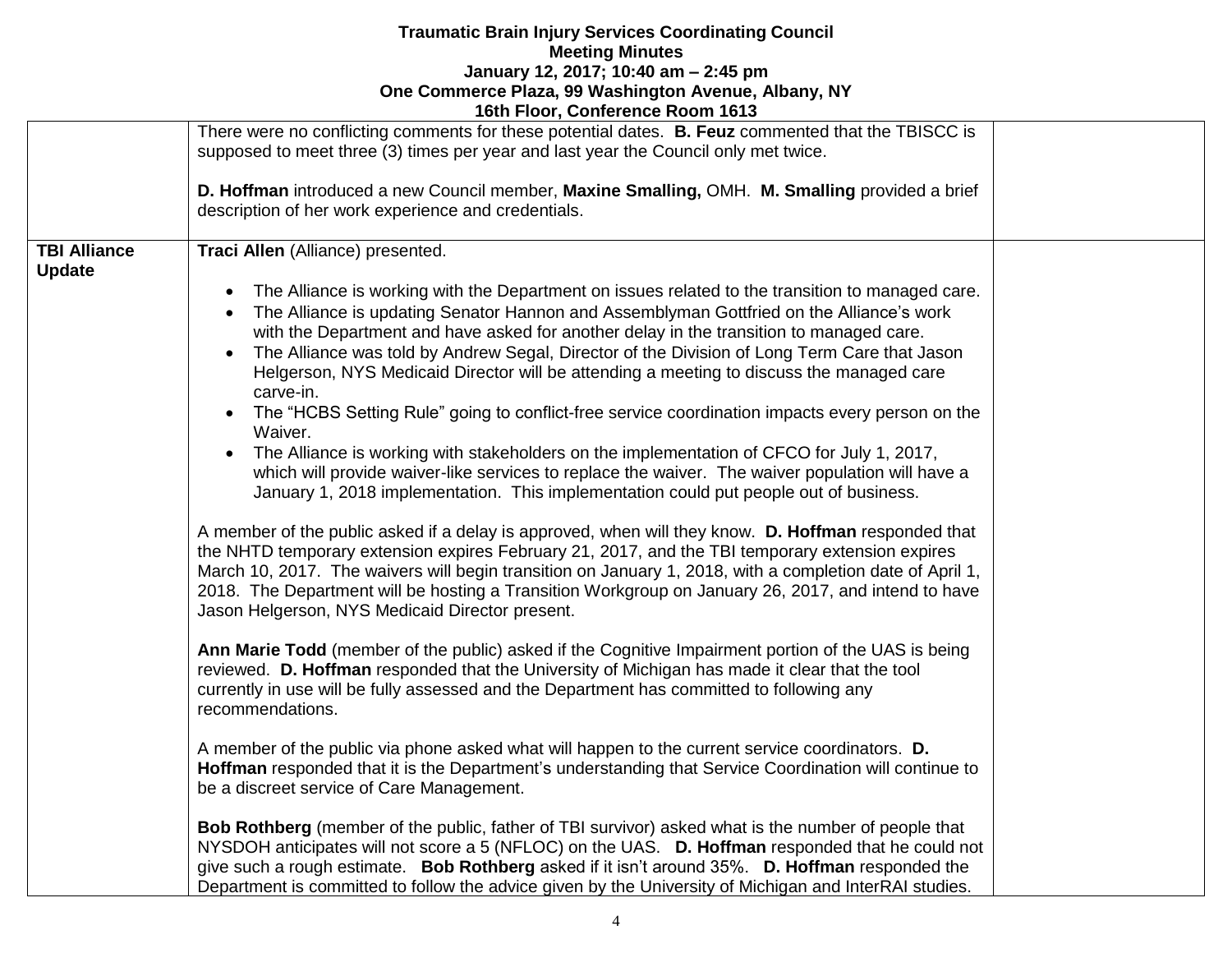|                                                        | <b>TULL LOOP, OUTHERNING ROOM TUTS</b>                                                                                                                                                                                                                                                                                                                                                                                                                                                                                                                                                                                                                                                                                                                                                                                                                                                                                                                                                                                                                                                                                                                                                                                                                   |  |
|--------------------------------------------------------|----------------------------------------------------------------------------------------------------------------------------------------------------------------------------------------------------------------------------------------------------------------------------------------------------------------------------------------------------------------------------------------------------------------------------------------------------------------------------------------------------------------------------------------------------------------------------------------------------------------------------------------------------------------------------------------------------------------------------------------------------------------------------------------------------------------------------------------------------------------------------------------------------------------------------------------------------------------------------------------------------------------------------------------------------------------------------------------------------------------------------------------------------------------------------------------------------------------------------------------------------------|--|
|                                                        | The UAS was purchased to measure long-term care and used by several other states, including<br>Canada. Traci Allen responded that the Alliance has reached out to InterRAI and they are comfortable<br>with the testing of the UAS going on right now. There may or may not be a cognitive add-on tool. The<br>next step is to get the InterRAI and IPRO study results. If there are issues, the Alliance will advocate for<br>changes. B. Gnozzio responded that not only does time need to be devoted to the tool itself, but also<br>what to do after someone does not meet level of care. There needs to be discussions for a process to<br>obtain other services.                                                                                                                                                                                                                                                                                                                                                                                                                                                                                                                                                                                   |  |
| <b>TBISCC</b><br><b>Member/Guest</b><br><b>Updates</b> | J. Semonite (NYSED) - ACCESS VR has had some policy changes due to The Workforce Innovative<br>Opportunity Act. They can no longer count employment of unpaid homemakers or aides. Also, for<br>ACCESS-VR to count work as gainful employment, it must be in an "Integrated and Competitive Setting."<br>They are currently working on updating policies for youth/students with disabilities.<br>C. Collins (JC) – Added a new Disability Resource Clearinghouse on their website.<br>A. Calabrese (OVS) – No updates at this time. They are working with innocent victims of crime that have<br>a TBI.<br>M. Smalling (OMH) – As a service provider, OMH has been dealing with issues surrounding Health<br>Homes and SC. She recently attended a PRI training. She encouraged collaboration and sharing of<br>resources. OMH is already in managed care. There have been some challenges, but are working with<br>it. Currently hiring 24 skilled nurses to assist with development of service plans. Following discharges<br>for one (1) year to enhance people's ability to live in the community and not return to institutions. There<br>is a virtual clinic (Tele-Echo) for nursing homes downstate that accepts OMH's patients for consultation |  |
|                                                        | and training.<br>Deborah Beth Meadows, Esq. (NYSDOH, Division of Legal Affairs) - No updates at this time.<br>N. Baumbach (OPWDD) – OPWDD will be releasing a 507 Plan for supports and services.<br><b>Christine Waters (DRNY)</b> – Continuing to work with other states on repatriation. Adult Homes<br>observation that they are populated with people with stroke or TBI and Open Doors does not serve them.<br>Kitty Gelberg (NYSDOH, Bureau of Occupational Health and Injury Prevention) – Five (5) year grant<br>from Centers for Disease Control focusing on motor vehicle/traffic related crashes and sexual violence<br>prevention. Effective January 1, 2017, new law for inspection of vehicles only allowing for a minimum<br>amount of tint on the windows. Adding TBI and Post-Concussion to the list of health conditions allowing<br>tinted windows.                                                                                                                                                                                                                                                                                                                                                                                  |  |